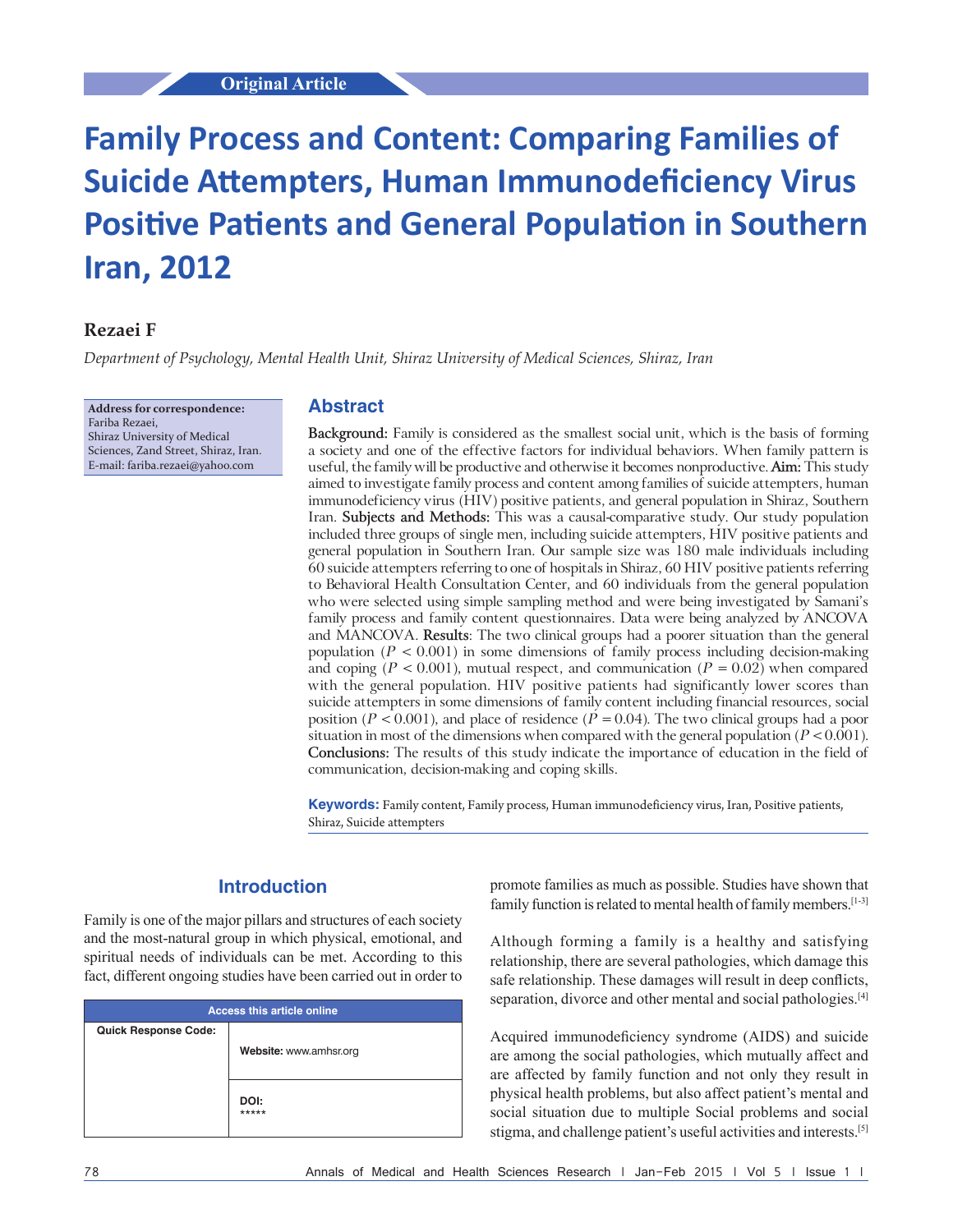A review of the epidemiological data on human immunodeficiency virus (HIV) infected patients confirms the fact that a remarkable number of the youth has a high-risk behavior that expose them to infection.<sup>[6]</sup> By high-risk behavior, we mean a lifestyle activity that places a person at high risk of suffering a particular condition such as unsafe sexual intercourse. In Iran, studies by the Ministry of Health reveal the increasing trend of high-risk behaviors that may cause AIDS. These facts make us think more about the factors that cause high-risk behaviors since different social, cultural, economic, and individual factors contribute to increasing the risk and vulnerability of the youth to AIDS.[7] In some studies, following variables were related to high-risk behaviors: Old age, low family income, early age at first intercourse, poor knowledge about AIDS, poor relationships, social, economic, and environmental factors.[8-10]

On the other hand, studies suggest that several factors such as psychiatric disorders, poverty, social, economic, individual and environmental factors are related with high suicide rate.<sup>[11]</sup> Other studies indicate a direct relationship between poor parent-child relationships and childhood adversities such as abuse, violence, wrong upbringing, and suicide attempt.<sup>[12]</sup> These facts necessitate taking actions in order to find social pathologies and trying to reduce their destructive effects. Investigating the nature of the family system can help us understand the changes, which have occurred in this system and can damage it.

This study aims to compare family process and family content of single men in the three groups of HIV positive patients, suicide attempters and general population in Shiraz in order to take steps toward HIV/AIDS and suicide prevention.

Research hypothesis included the fact that there is a significant difference between family content and family process in HIV positive patients, suicide attempters and general population.

# **Subjects and Methods**

This study used a causal-comparative method. The study population included three groups. (1) Suicide attempters: This group included single men who had committed suicide by drug overdose or taking toxic substances and had referred to one of the hospitals of Shiraz. Sampling was carried out with those hospitalized clients meeting the inclusion criteria (individuals without parental separation or divorce who had signed a written informed consent). The exclusion criteria were as follows: Psychotic disorders, addiction and refusing to participate in the study. According to the inclusion criteria, 72 people were interviewed out of which, 12 were excluded from the study. (2) HIV positive patients: This group included single men diagnosed with HIV, who had referred to Shiraz Behavioral Health Consultation Center. After a semi-structured interview, the inclusion criteria (individuals without parental separation or divorce who had signed a written informed consent) and

the exclusion criteria (psychotic disorders, suicidal ideation, addiction, refusing to participate in the study) were examined, and questionnaires were completed. Eighty-nine people were interviewed out of which 29 were excluded from the study. (3) General population: This group included single men from Shiraz, Southern Iran, who were selected by simple sampling method from different districts with the inclusion and exclusion criteria similar to that of the previous group. The exclusion criteria were determined through a clinical interview by a clinical psychologist who examined the individuals in terms of mental health, suicidal ideations and high-risk behaviors for HIV infection. In order to avoid bias in this study, addiction was considered as exclusion criteria for two reasons: (1) Common risk factors among addiction, suicide attempt and HIV positive. (2) The impact of addiction on subscales of family process and content. According to the inclusion criteria, 68 people were interviewed out of which eight people were excluded from the study. In order to avoid bias resulted from socioeconomic differences within the process of sampling general population, we tried to match individuals in this group with the two groups of suicide attempters and HIV positive patients with respect to their place of residence. The sample size in this study was 180 people (60 people in each group). After obtaining approval from the Ethics Committee of Shiraz University of Medical Sciences, data collection was done using simple sampling method. After signing a written informed consent, participants were being compared and evaluated using Samani's family process and family content questionnaires. The subjects were matched by two methods. (1) Experimental control: In which subjects were matched with respect to psychotic disorders, individuals without parental separation or divorce, addiction and place of residence. (2) Statistical control: In which the age of each subject was controlled. Data were entered in SPSS 11.5 software (Chicago, USA). A *P* ≤ 0.05 was considered to be significant. Data analysis was performed using descriptive analysis, inferential statistical tests including ANOVA, MANCOVA, and Tukey test.

## **Self‑report family process scale a (special form for children)**

This scale was made by Samani<sup>[13]</sup> based on the theoretical pattern of family process and content. This questionnaire includes 43 questions and encompasses five fields: (1) Decision-making and problem-solving skills (2) coping skill (3) coherence and mutual respect (4) communication skill (5) religious beliefs. In this form, a 1-5 point scoring system, from (completely disagree) to (completely agree), is used for each question. The total score for the questionnaire is obtained by summing up the scores of each question which ranges from 43 to 215. The scores of each subscale are added up with each other and are then divided by the number of questions of that subscale. The cut-off point for this scale is 3. Samani used factor analysis (2008) in order to determine the validity which indicates a high validity of this scale. The reliability of this scale is  $0.80$ .<sup>[14]</sup>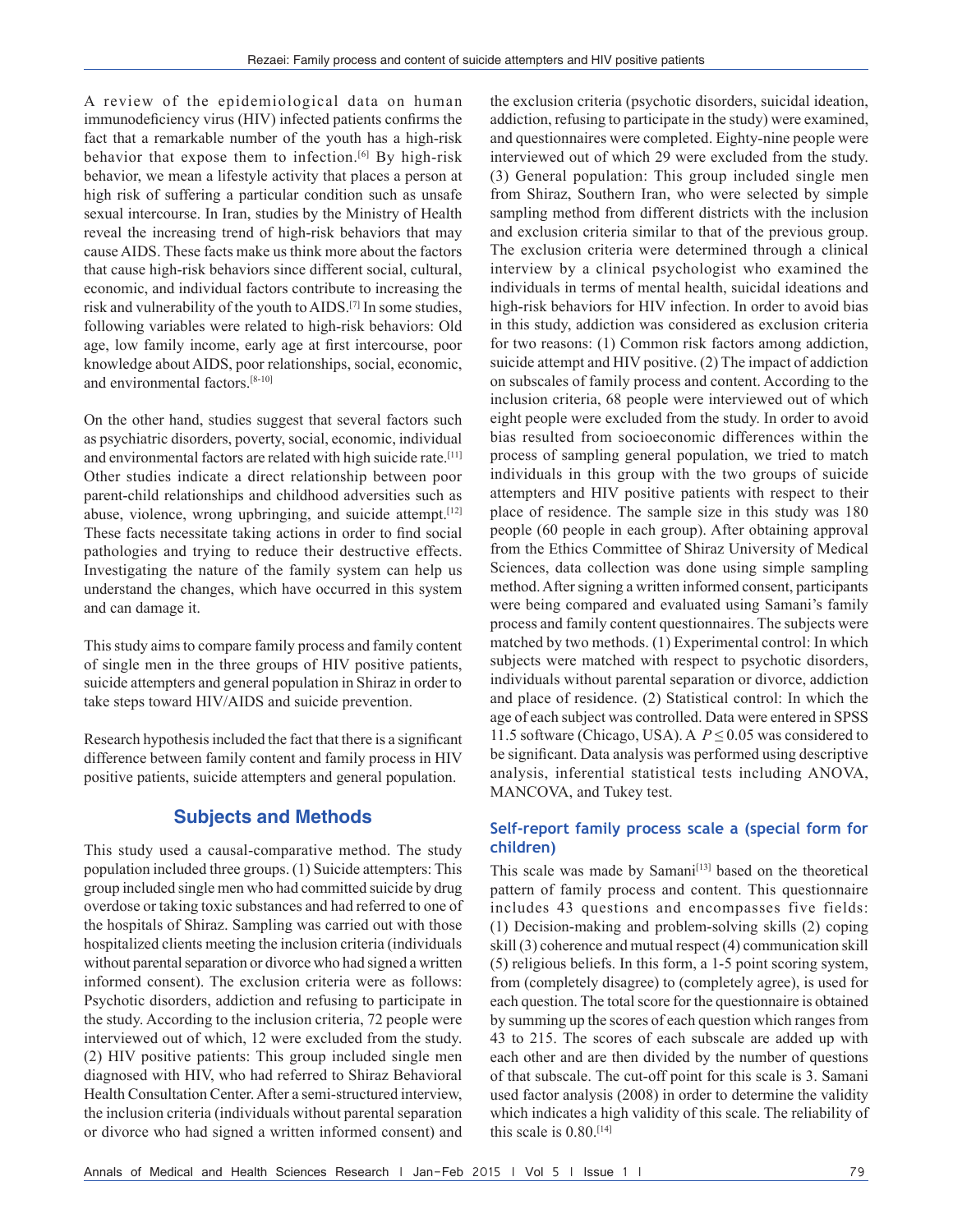## **Self‑report family content scale a (special form for children)**

This question was made by Samani (2005) based on theoretical pattern of family process and content. This questionnaire includes 38 questions which encompasses seven fields: (1) Job and education (2) time for being together (3) financial resources(4) physical and mental health (5) place of residence (6) physical appearance and social position (7) educational facilities.

In this form, a 1-5 point scoring system, from (completely disagree) to (completely agree), is used for each question. The total score for the questionnaire is obtained by adding up the scores of each question which ranged from 38 to 190. The scores of each subscale are added up and then divided by the number of questions of that subscale. The cut-off point for this scale is 3. Results of Samani's factor analysis (2008) indicate a high validity of this scale. The reliability of this scale is  $0.78$ .<sup>[14,15]</sup>

## **Results**

The mean age of HIV positive patients, suicide attempters and general population was 34.5 (5.6), 22.4 (5.5) and 26.9 (8.9), respectively. 71.7% (43), 48.3% (29), and 30% (18) of individuals in the above groups reported low family income. 95% (57), 41.7% (25), and 10% (6) of individuals in the three groups had not finished high school, respectively. 40% (24), 25% (15), and 23.3% (14) of individuals were unemployed, respectively.

## **Family process**

Tukey test was used in order to determine intergroup differences in different dimensions of family process due to significant value of F. The results of this comparison are as follows:

According to Table 1, suicide attempters and HIV positive patients had significantly poorer performance compared with the general population in the total score of family process ( $P < 0.001$ ). This difference was not significant in suicide attempters and HIV positive patients. By performing *post*-*hoc* test, it was revealed that suicide attempters and HIV positive patients had significantly poorer performance than normal individuals in all of the family process dimensions except religious beliefs  $(P = 0.02)$ .

Family content: In order to determine intergroup differences in different dimensions of family content, Tukey's *post*-*hoc* test was used due to the significant value of F. The results of these comparisons are as follow:

According to Table 2, suicide attempters and HIV positive patients had significantly poorer performance than the general population ( $P < 0.001$ ). Furthermore, suicide attempters

| Table 1: Different dimensions of family process by age                                           |                              |                                 |                       |         |  |  |  |
|--------------------------------------------------------------------------------------------------|------------------------------|---------------------------------|-----------------------|---------|--|--|--|
| Group                                                                                            |                              | P value                         |                       |         |  |  |  |
| dimension                                                                                        | <b>Suicide</b><br>attempters | <b>HIV positive</b><br>patients | General<br>population |         |  |  |  |
| Decision making                                                                                  | 31.8(8.1)                    | 29.5 (7.8)                      | 36.3(8.4)             | < 0.001 |  |  |  |
| Coping                                                                                           | 36.7(6.4)                    | 34.5(6.4)                       | 41.2(8.5)             | < 0.001 |  |  |  |
| Mutual respect                                                                                   | 13.3(3.5)                    | 13.2(3.3)                       | 15.1(2.5)             | 0.01    |  |  |  |
| Communication                                                                                    | 18.1(5.7)                    | 18.6(3.4)                       | 20.2(3.8)             | 0.02    |  |  |  |
| Religious belief                                                                                 | 21.5(5.3)                    | 22.2(5.2)                       | 22.5(1.4)             | 0.58    |  |  |  |
| <b>Total score</b><br>OD: Other data day data is a 110 feet to the continued and data acceptance | 104.8 (17.8)                 | 90.3 (15.9)                     | 112.5 (19.6)          | < 0.001 |  |  |  |

SD: Standard deviation, HIV: Human immunodeficiency virus

**Table 2: Different dimensions of family content by age**

| <b>Group dimension</b>                                   | Mean (SD)                    |                                 |                       | P value |
|----------------------------------------------------------|------------------------------|---------------------------------|-----------------------|---------|
|                                                          | <b>Suicide</b><br>attempters | <b>HIV positive</b><br>patients | General<br>population |         |
| Job and education                                        | 18.3 (4.2)                   | 17.25 (3.8)                     | 20.5(6)               | < 0.01  |
| Time for being<br>together                               | 16.2(6.2)                    | 15.2(1.4)                       | 18.6 (4.7)            | 0.02    |
| <b>Financial resources</b>                               | 14.2 (4.7)                   | 10.3(3.8)                       | 14.5 (4.4)            | < 0.001 |
| Social position                                          | 20.3(3.9)                    | 17.7(4)                         | 22(3.4)               | < 0.001 |
| Physical and<br>mental health                            | 16.3(4.6)                    | 14.3(4)                         | 18.8(3.4)             | < 0.001 |
| Place of residence                                       | 9.6(3.4)                     | 7.5(3.3)                        | 8.4(3.4)              | 0.04    |
| Educational<br>facilities                                | 8(1.8)                       | 8(2.2)                          | 9.3(2.7)              | 0.03    |
| <b>Total score</b>                                       | 122.6 (19.6)                 | 119.2 (20)                      | 135.5 (19.7)          | < 0.001 |
| SD: Standard deviation HIV: Human immunodeficiency virus |                              |                                 |                       |         |

SD: Standard deviation, HIV: Human immunodeficiency

significantly gained higher scores than HIV positive patients (*P* < 0.01). The results of *post*-*hoc* test indicated that HIV positive patients were poorer than suicide attempters in the dimensions of financial resources, social position (*P* < 0.001), and place of residence  $(P = 0.04$  but the difference was not significant in other dimensions. HIV positive patients and suicide attempters were poorer than the general population in all dimensions except place of residence  $(P = 0.04)$  and financial resources ( $P < 0.001$ ), respectively.

## **Discussion**

#### **Family process**

Suicide attempters and HIV positive patients had lower total scores in family process. Other studies support the deficiency of family function in HIV positive patients and suicide attempters.[16,17] Moreover, the existence and prevalence of high-risk behaviors in the family was seen in most HIV positive patients, which indicates important role of the family in providing children with behavioral patterns.[5]

The *post*-*hoc* test showed that HIV positive patients and suicide attempters had a significantly poorer performance in all dimensions of family process except religious beliefs as compared with the general population. In other words, patients' families do not have the necessary function in decision-making and problem-solving skills and their families are challenged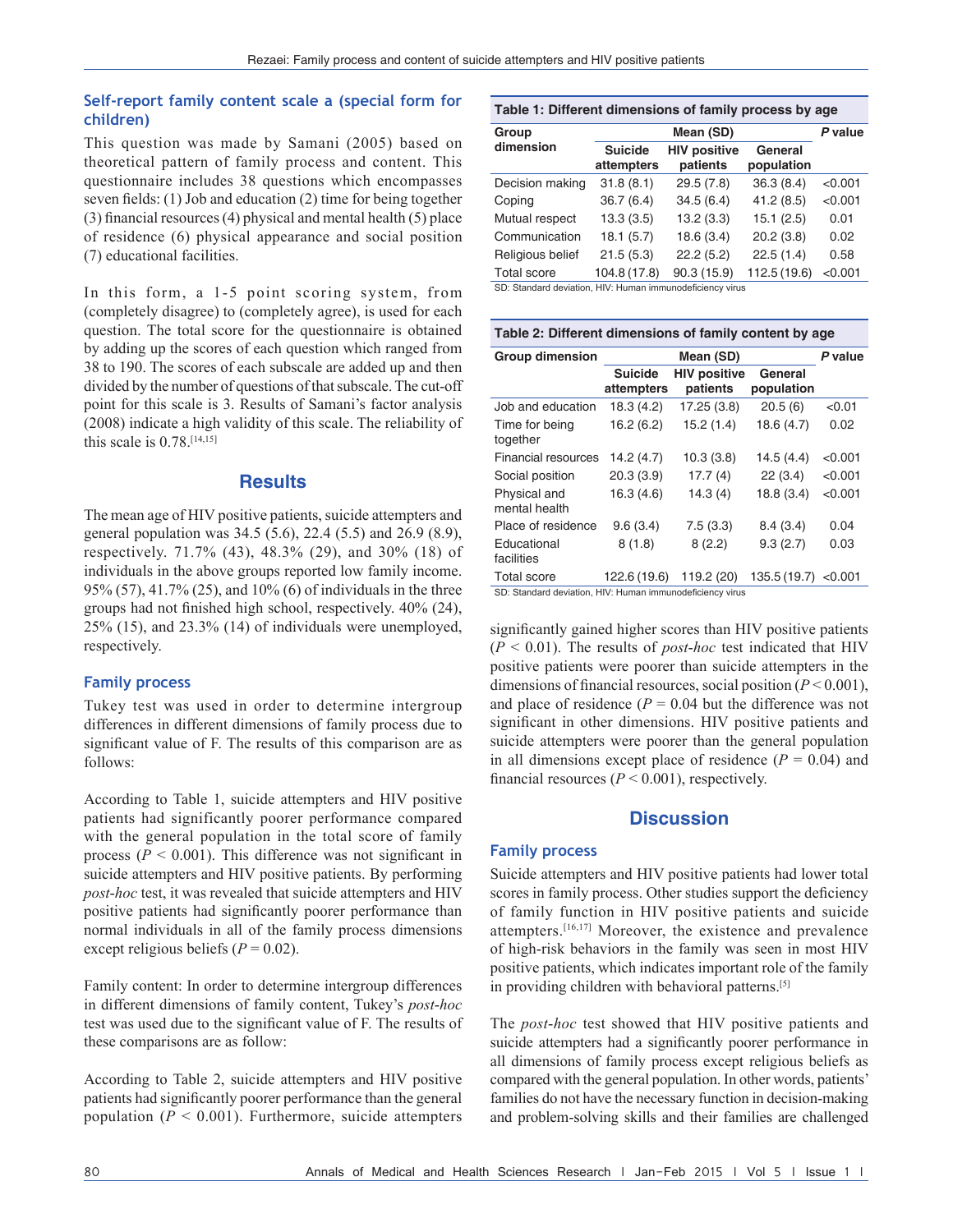when facing and coping with crises. Furthermore, patients' families are not able to adapt themselves with different events and problems by losing their coping skill. On the other hand, patients suffered malfunctioning communication and mutual respect. This finding was in consistence with previous studies in other dimensions.[18,19] Current models of family competence suppose that family performance can bring about negative changes among children.[20,21] Nevertheless, previous findings regarding religious beliefs were not in agreement with the present study. Studies identified the deficiency of religious beliefs as a risk factor for social pathologies and suicide.<sup>[10,17,22]</sup> This finding can be explained by four points: (1) The score of religious beliefs refers to the overall perception of an individual of how much his/her family is religious. (2) Due to the importance of religion in Iran, it is possible that study participants exaggerated about this fact. (3) It is also probable that religious beliefs - as compared with other effective factors on social pathologies among the youth-do not have a determining role.

#### **Family content**

Human immunodeficiency virus positive patients and suicide attempters had a significantly lower total score for family content compared with the general population. This finding was expected according to results from previous studies.<sup>[9,11,23]</sup>

Suicide attempters gained significantly higher family content scores than HIV positive patients; this can be a distinctive pattern for these two groups while both groups had poor family processes. On the other hand, HIV positive patients might have a more pessimistic perception of their families due to their own disease and negative view.

Human immunodeficiency virus positive patients had significantly lower scores than suicide attempters in the subscales of financial resources, social position and place of residence, but no significant difference was seen in other subscales including job, education, time for being together, physical and mental health and living facilities. Although the difference in such subscales was not significant, the mean score in suicide attempters was higher. Results of the present study was not in agreement with Mclaughlin's study results which stated that family income has not a significant role in preventing high-risk behaviors.[24] Meanwhile, previous studies indicated that frequent change of place of residence, psychiatric disorders, unemployment and level of education can increase the risk of suicide.[18,19,25] Based on Samani's family process and content model (2008), unlike healthy families, problematic families are not satisfied with the quality of their family content and indicators such as social position. According to Niang and Ufford's study, families with an HIV member possess lower social position due to family's isolation since HIV has a remarkable effect on both family and the individual's identity.[26]

According to the results of this study, HIV positive patients had significantly lower scores than the general population in subscales of educational facilities, job, financial resources, time for being together, social position and physical and mental health. This difference was not significant in the subscale of place of residence. Although the difference in this subscale was not significant, the mean scores in the general population were higher. These results were seen in other studies.[8,27] In two other studies, factors-related to high-risk behaviors included: Accepting the culture, excessive religiosity, HIV knowledge, sexual experience, sexuality role and parental supervision which were consistent with our results.<sup>[10,28]</sup> The results of this study were not in agreement with previous studies in the dimension of place of residence, since researchers believe that the place of residence is one of the stressful environmental factors that can affect families' tendency toward participating in HIV prevention programs.[29]

Suicide attempters had significantly lower scores in comparison with the general population in all dimensions except financial resources. This finding was in agreement with Evan's study,<sup>[30]</sup> while it was in contrast with other studies, which maintained that economic factors were effective on increasing the risk of suicide.[31,32] Several studies support the role of economic factors in increasing the risk of suicide.[24] There are four explanations for this insignificant difference: (1) It seems that an individuals' perception toward income and socioeconomic status is not merely affected by his/her income. (2) A part of this difference may be because individual expectations from life differ in different families. (3) People consider their own and their family's income as a private thing and refuse to reveal it. That is why most participants evaluated themselves as low-income families. (4) Another probability is that the contrary to the public imagination, family's low income may have a diminishing role than other factors affecting the risk of suicide attempt in Iran.

According to results of this study, it can be concluded that researchers should focus both on diseases with social dimensions and the role of families as the providing and preventive factors for such diseases, which necessitates the importance of education in the field of communication, decision-making and coping skills.

#### **Limitations**

(1) The three groups in this study were not matched according to some demographic variables. (2) Suicide attempters were only selected from self-poisoning individuals. (3) Study participants were only male and single.(4) The only source for data collection was self-reports. (5) A certain age group was investigated. (6) The absence of research tools like rating scales in order to measure family burden, depression, quality of life, levels of suicidality, hopelessness, coping skills, etc., which could have improved the weightage of the study. (7) Our statistical sample was not a representative of all the patients since they were from Shiraz only and had referred to one of the centers in this city.

#### **Suggestions**

(1) Controlling psychological disorders in the two clinical groups can yield more precise results. (2) Assessing the data